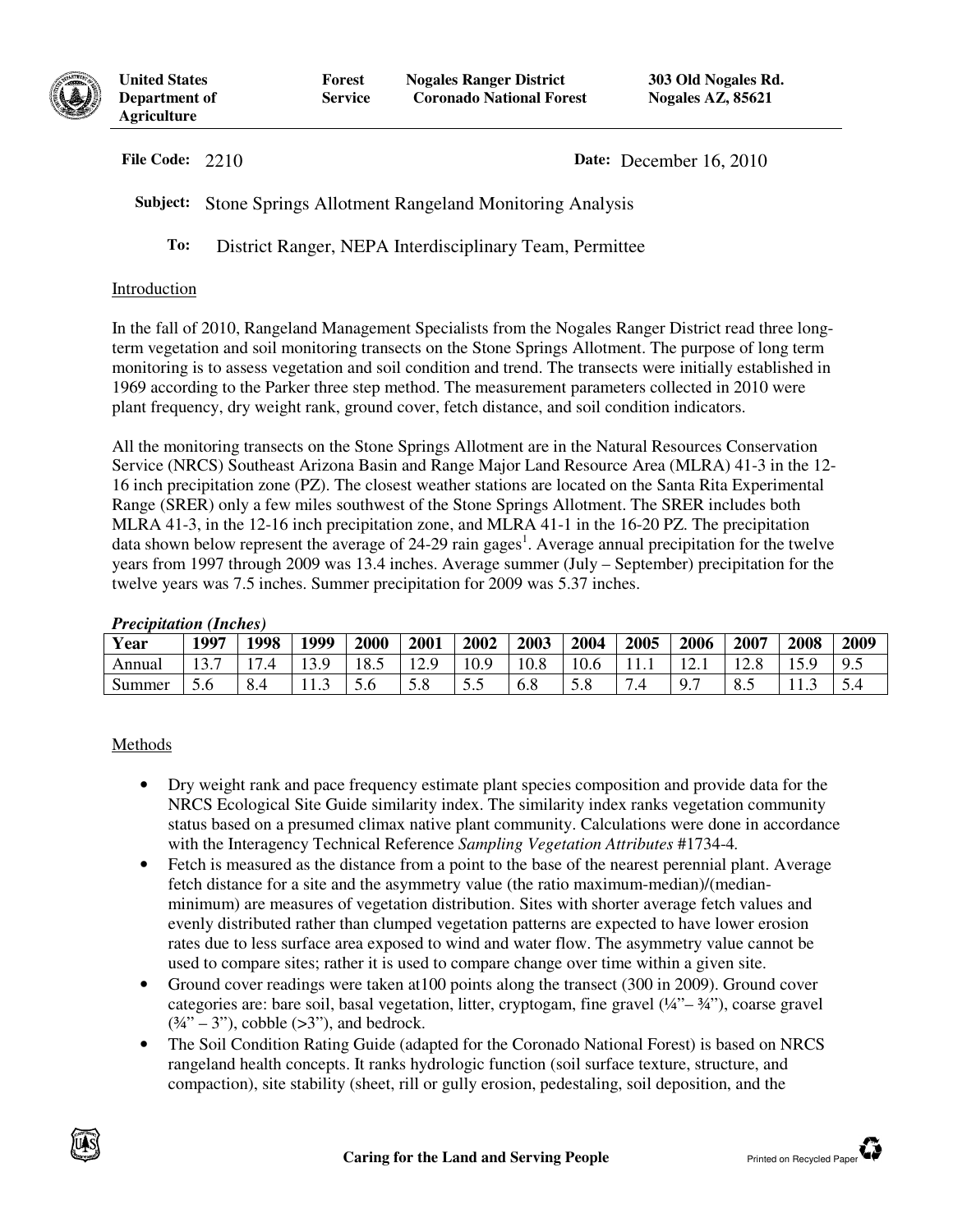presence of an A horizon), and nutrient cycling (plant functional groups, species, litter, and root distribution). Satisfactory is the highest rating and means the site is stable and fully functional.

## Results

Cluster 1 in Stone Springs Pasture (12R 0523847, 3527284, NAD 83) is a Sandyloam Upland ecological site with Black grama, Sprucetop grama and other mid and short native grasses. Rated fair in 1969 and poor in 2010, Lehmann love grass currently makes up 77 percent of the species composition. The Lehmann love grass is why the scoring came out as poor. Soil condition was fair in 1969 and satisfactory in 2010. Grass production in 2010 was estimate at 900 pounds per acre.

Cluster 2 in Stone Springs Pasture (12R 0524048, 3525584, NAD 83) is a Granitic Hills ecological site with sideoats grama, plains lovegrass and other mid and short native grasses. Site rated fair in 1969 and excellent in 2010. Soil condition was fair in 1967 and satisfactory in 2010. Grass production in 2010 was estimate at 400 pounds per acre.

Cluster 2A in Fagan Pasture (12R 0527278, 3530870, NAD 83) is a Loamy Upland ecological site with sideoats grama, Sprucetop grama and other mid and short native grasses. Rated fair in 1969 and good in 2010, Lehmann love grass currently makes up 16 percent of the species composition. Soil condition was fair in 1969 and satisfactory in 2010. Grass production in 2010 was estimate at 600 pounds per acre. This pasture was once the Fagan Allotment.

The Fagan and Stone Springs Allotments were joined together in the 80's. This allotment has issues dealing with access from the north side of the allotment. Due to the number of new homes encroaching from Tucson to the forest boundary much of the access has been eliminated. However several wildcat roads have been observed on the allotment coming from these housing developments. The only current access onto the allotment is through the Rosemont Allotment.

## Summary

The table below summarizes the condition and trend monitoring data for eleven transects on the Stone Springs Allotment.

|                 |                    | 1969               | 2010                 |              |  |  |
|-----------------|--------------------|--------------------|----------------------|--------------|--|--|
| <b>Transect</b> | $V_{\mathbf{eg}}$  | Soil               | Veg                  | Soil         |  |  |
|                 | Fair $\rightarrow$ | Fair $\rightarrow$ | Poor $\downarrow$    | Satisfactory |  |  |
| $\Gamma$        | Fair $\rightarrow$ | Fair $\rightarrow$ | Excellent $\uparrow$ | Satisfactory |  |  |
| C2A             | Fair $\rightarrow$ | $Fair \rightarrow$ | Good <sup>1</sup>    | Satisfactory |  |  |

#### *Condition and Trend*

Both vegetation and soil condition on the Stone Springs Allotment are stable or have improved since monitoring transects were initially established in 1969. In spite of the ten-plus year drought, vegetation on the Stone Springs Allotment is currently in poor to excellent condition. Soil condition on all the monitoring sites is satisfactory, the highest category according to the NRCS Soil Condition Rating Guide. This indicates that hydrologic function, soil and site stability, and nutrient cycling are intact on these sites.